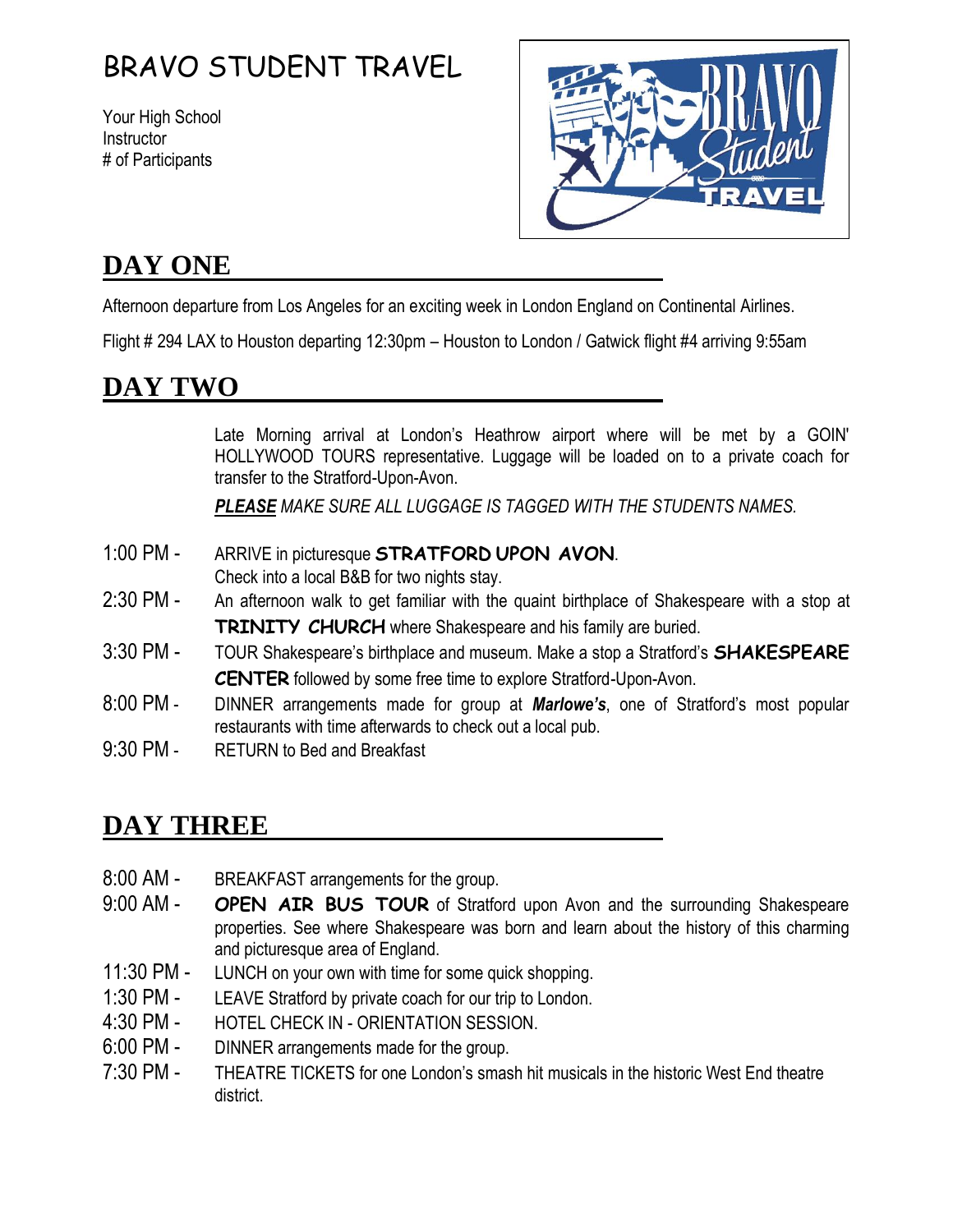# **DAY FOUR**

- 7:30 AM BREAKFAST arrangements for the group.
- 8:30 PM **WALKING TOUR** of London. Sites will include Big Ben, The Houses of Parliament, Westminster Abby, Changing of the Guard and Buckingham Palace among others.
- 11:00 PM LUNCH on your own in Covent Garden
- 12:00 PM **WORKSHOP AND TOUR** of the amazing **THEATRE MUSEUM** in Covent Garden with members of the Theatre Museum Staff.
- 3:00 PM THEATRE TICKETS for another show in London's theatre district.
- 6:00 PM DINNER on your own in the West End.
- 8:00 PM THEATRE TICKETS for another show of your choice.

#### **DAY FIVE**

- 8:00 AM BREAKFAST arrangements for the group. 9:00 AM - LEAVE for a tour of the infamous **TOWER OF LONDON** and the crown jewels. 12:00 PM - LUNCH on your own. Time for a quick bite and off to LAMDA. 1:30 PM - PERFORMANCE by students at the London Academy of Music and Dramatic Arts. 4:30 PM - LEAVE for a trip back to Westminster 5:30 PM - Take a ride on London's newest attraction – **THE LONDON EYE**. Built for the millennium, the Eye is being called London's Eiffel Tower. The giant wheel will give you a bird's eye view of one of Europe's most famous cities.
- 6:30 PM DINNER arrangements made for the group.
- 8:00 PM- A nighttime **GHOSTS OF THE WEST END** walking tour. Get familiar with some of the legendary ghost stories surrounding some of the great theatres of London.

### **DAY SIX**

- 8:00 AM BREAKFAST arrangements for the group.
- 9:30 AM LEAVE for London's historic **GLOBE THEATRE**
- 10:00 AM ARRIVE for the tour and exhibition of the Globe Theatre on the south bank of the Thames reconstructed on the site where the original theatre burned down.
- 12:00 PM LEAVE for **HAMPTON COURT** the home of Henry VIII. You'll have time to see the beautiful palace, living quarters, great hall and even get lost in the famous shrubbery maze.
- 5:00 PM RETURN to London
- 6:00 PM DINNER on your own.
- 7:00 PM THEATRE TICKETS for a performance by the world famous Royal Shakespeare Company.